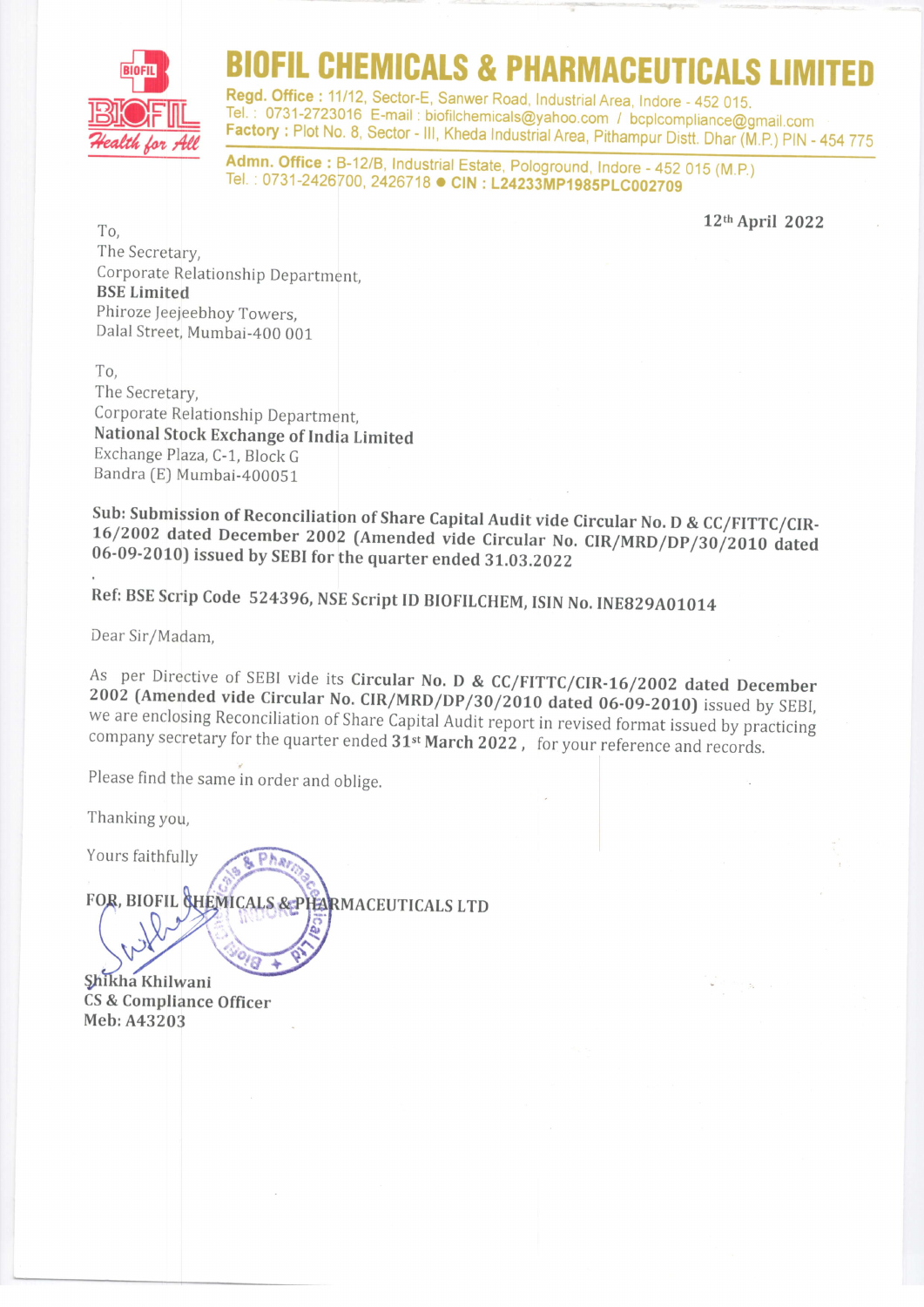

# $L N JOSHI & CO.$

**PRACTISING COMPANY SECRETARY** (11 THE 2012 OF 194250 60308

E-mail 122, Krishna Business Centre, 11, P.U. 4, Next to Medanta Hospital, lnioshics@gmail.com Rasoma Square, Indore - 452010 (M.P.) | Ph.: (0731) 4266708, 4959087 To, The Board of Directors BIOFIL CHEMICALS AND PHARMACEUTICALS LIMITED

11/12, Sector "E" Sanwer Road, Industrial Area, Indore- 452015

#### CERTIFICATE OF RECONCILIATION OF SHARE CAPITAL AUDIT

We have examined all relevant Books, Registers, Forms, Documents and papers maintained by BIOEIL CHEMICALS AND PHARMACEUTICALS LIMITED (hereinafter referred to as 'the Company') and its Registrar & Share Transfer Agent AN KIT CONSULTANCY PRIVATE LIMITED having office at 60, Electronic Complex, Pardeshipura, Indore-452010 (M.P.) for the purpose of issuing Reconciliation of Share Capital Audit certificate, in accordance with Circular No. D & CC/FITTC/CIR-16/2002 dated December 31" 2002 (Amended vide Circular No. CIR/MRD/DP/30/2010 dated 06-09-2010) issued by the Securities and Exchange Board of India for the quarter ended 31" March, 2022.

In our opinion and to the best of our knowledge and according to the information and explanations given to us and based on such verification as considered necessary, we hereby certify that:

| For Quarter Ended                                 | 31st March, 2022                                                                                                |
|---------------------------------------------------|-----------------------------------------------------------------------------------------------------------------|
| ISIN                                              | INE829A01014                                                                                                    |
| <b>Script Code</b>                                |                                                                                                                 |
| <b>BSE</b>                                        | 524396                                                                                                          |
| <b>NSE</b>                                        | BIOFILCHEM                                                                                                      |
| Face Value                                        | Rs. 10/- each                                                                                                   |
| Name of the Company                               | BIOFIL CHEMICALS AND PHARMACEUTICALS<br>LIMITED                                                                 |
| Telephone<br>&<br>Office<br>Registered<br>Number  | 11/12, Sector "E" Sanwer Road, industrial Area,<br>Indore- 452015 (M.P.)<br>Tel No.: 0731-2723016, 0731-2723017 |
| Address,<br>Correspondence<br>Telephone & Fax No. | 11/12, Sector "E" Sanwer Road, Industrial Area,<br>Indore- 452015 (M.P.)<br>Tel No.: 0731-2723016, 0731-2723017 |
| Email Address                                     | bcplcompliance@gmail.com                                                                                        |
| Website of Company                                | www.biofilgroup.net                                                                                             |
| Name of Stock Exchanges where the                 | <b>BSE Limited</b>                                                                                              |
| Company's securities are listed:                  | National Stock Exchange of India Limited                                                                        |



 $Cont....2$ 

BIOFIL CHEMICALS AND PHARMACEUTICALS LIMITED

**L N Joshi**<br> **M.** Com., LL.B. (Hons), FCS

M. Com., LL.B. (Hons), FCS Insolvency Professional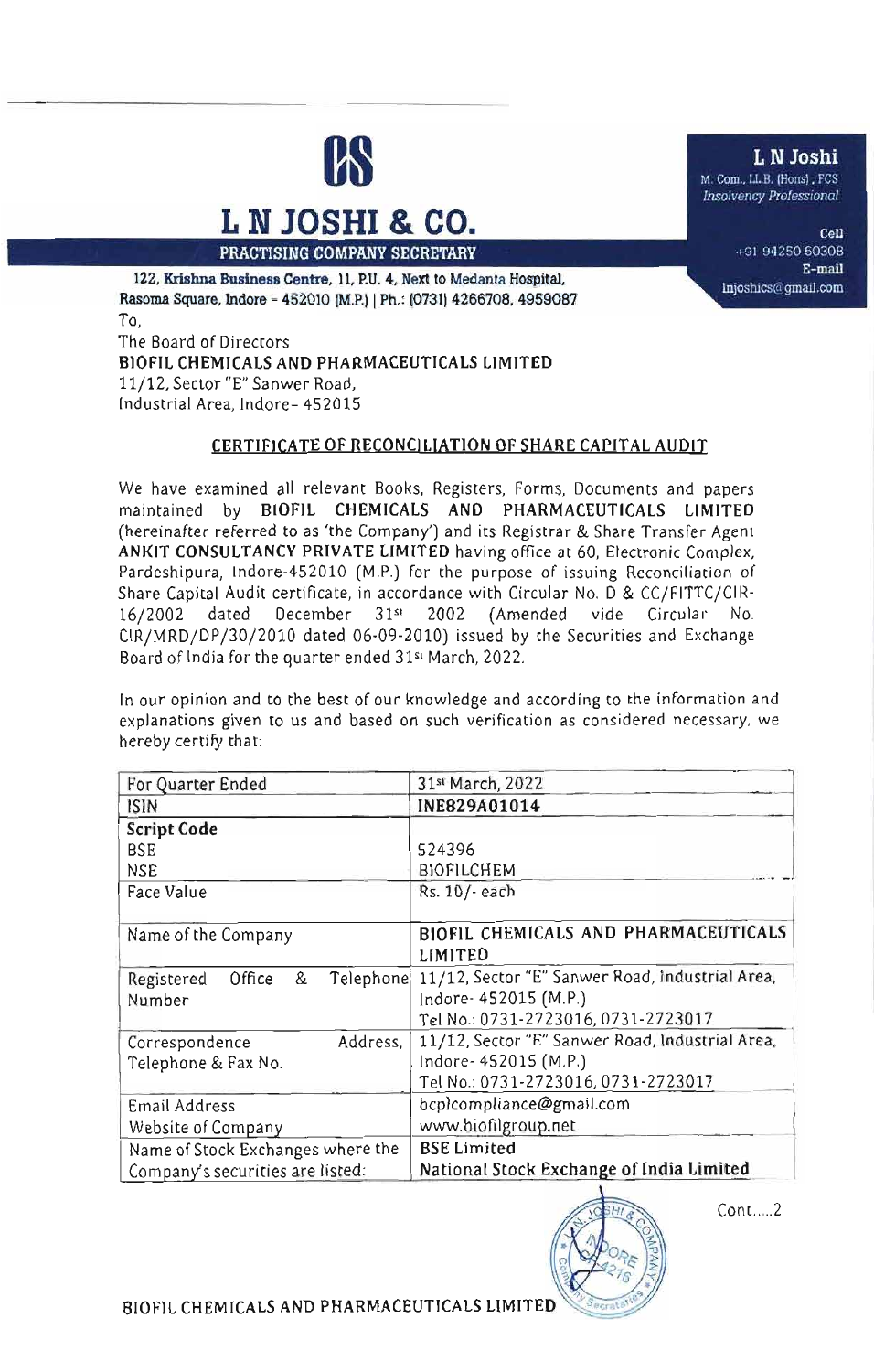| Issued Capital (in Rs.) | Number of Shares | % of Total Issued<br>Capital |
|-------------------------|------------------|------------------------------|
| Rs. 162738000/-         | 16273800         | 100%                         |

| Listed Capital (Exchange wise)         |          |        |
|----------------------------------------|----------|--------|
| (As per Company's record)              |          |        |
| <b>BSE Ltd, Mumbai</b>                 | 16273800 | 100%   |
| National Stock Exchange Limited        | 16273800 | 100%   |
| a) Held in dematerialized form in CDSL | 12038915 | 73.98% |
| b) Held in dematerialized form in NSDL | 3334785  | 20.49% |
| c) Physical                            | 900100   | 5.53%  |
| Total No. of Shares $(a+b+c)$          | 16273800 | 100%   |

| Reasons for difference if any, between issued capital and listed<br>capital         | Nil |
|-------------------------------------------------------------------------------------|-----|
| Reasons for difference if any, between issued capital and total<br>number of shares | Nil |
| Reasons for difference if any, between listed capital and total<br>number of shares | Nil |

|               |             |                  |                                         | Certifying the details of changes in share capital during the quarter under consideration as per Table below: |                                 |                                 |                                                                  |         |
|---------------|-------------|------------------|-----------------------------------------|---------------------------------------------------------------------------------------------------------------|---------------------------------|---------------------------------|------------------------------------------------------------------|---------|
| Serial<br>No. | Particulars | No. of<br>shares | Applied /<br>Not Applied<br>for listing | Listed on Stock<br>Exchanges<br>(Specify)<br>Names)                                                           | whether<br>intimated<br>to CDSL | whether<br>intimated<br>to NSDL | In-principle<br>approval<br>pending for SE<br>(Specify<br>Names) | Remarks |

| Register of members is updated                                                                                | Yes (Maintained<br>by<br>R&STA) |
|---------------------------------------------------------------------------------------------------------------|---------------------------------|
| If not, Updated up to which date                                                                              | N.A.                            |
| Reference of previous quarter with<br>regards<br>to<br>excess<br>dematerialized shares, If any.               | Nil                             |
| Has the company resolved the matter (excess dematerialized<br>shares mentioned above) in the current quarter? | <b>NA</b>                       |
| If not, Reason why?                                                                                           | <b>NA</b>                       |
| <b>Other Details Auditor</b>                                                                                  | $\sim$                          |

Mentioned the total no. of requests, If any, confirmed after 21 days and the total no. of<br>requests pending beyond 21 days with the reasons for delay:-<br>Total no. of demat No. of No. of Reasons for delay requests pending beyond 21 days with the reasons for delay:-

| Total no. of demat<br>requests            | No. of<br>requests | No. of<br>shares | Reasons for delay |
|-------------------------------------------|--------------------|------------------|-------------------|
| Confirmed after 21 days                   |                    |                  | <b>NA</b>         |
| Pending for more than $21 \mid 0$<br>days |                    |                  | <b>NA</b>         |



Cont. .. 3

BIOFIL CHEMICALS AND PHARMACEUTICALS LIMITED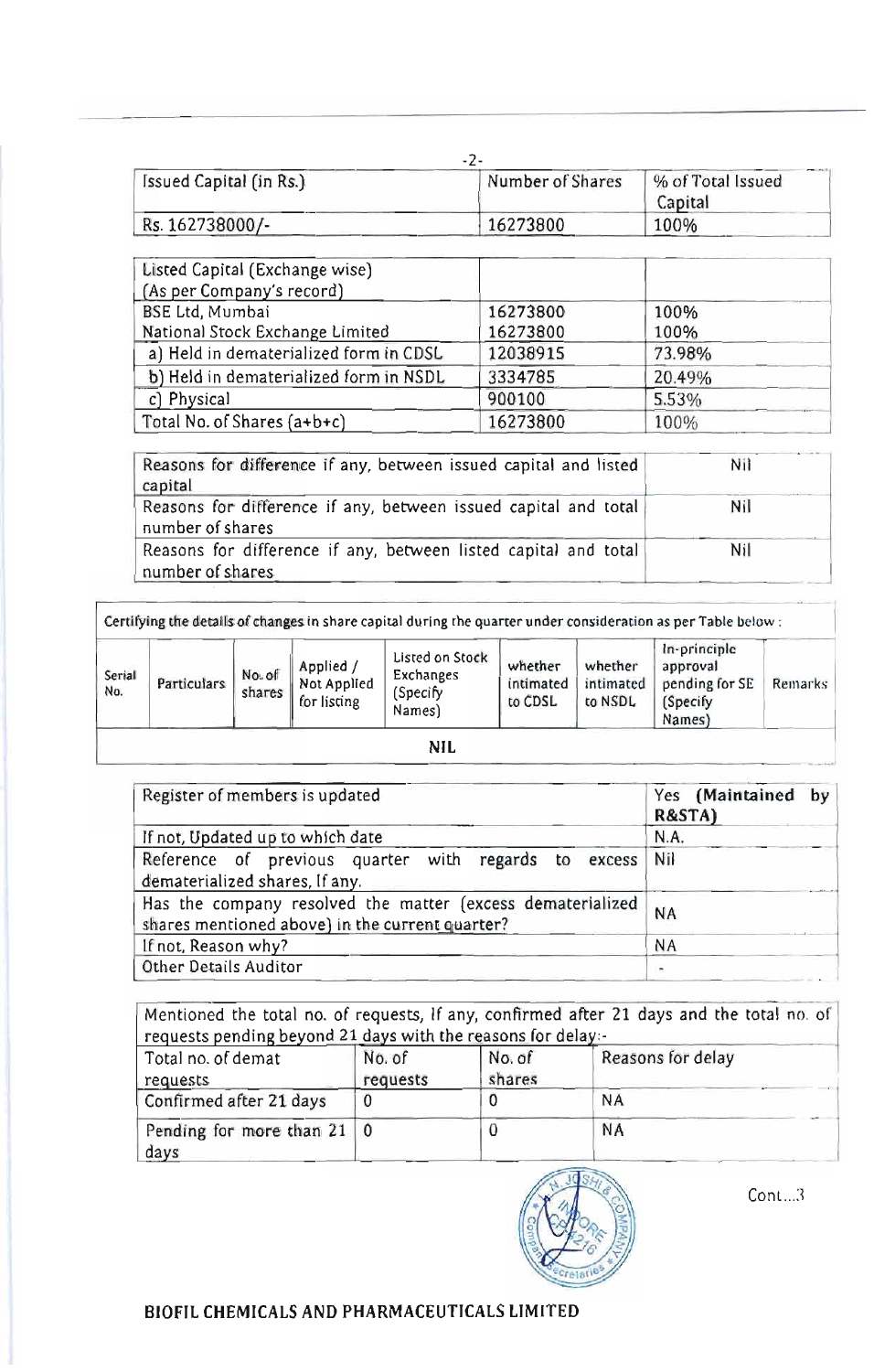### **Compliance Officer's Details:**

| Whether Compliance officer appointed                                       | Yes                                             |
|----------------------------------------------------------------------------|-------------------------------------------------|
| Whether Qualified Company Secretary is<br>Compliance Officer               | Yes                                             |
| Name of the compliance officer                                             | Ms. Shikha Khilwani                             |
| Date of Appointment                                                        | 13-02-2016                                      |
| Designation                                                                | &<br>Company Secretary<br>Compliance<br>Officer |
| Membership Nos                                                             | 43203<br><b>ACS</b>                             |
| Telephone no.                                                              | <b>STD Code</b><br>Number                       |
|                                                                            | 0731<br>2426718                                 |
| Fax no.                                                                    |                                                 |
| E-mail id                                                                  | bcplcompliance@gmail.com                        |
| Whether any change in Compliance Officer<br>during the previous 2 quarters | No                                              |
| Whether the previous Compliance Officer<br>was Qualified Company Secretary | Ŵ,                                              |
| Details of Previous Compliance Officer                                     |                                                 |
| Previous Compliance Officer Name                                           | ٠                                               |
| Membership Nos                                                             | ۰.                                              |
| Date of Appointment                                                        |                                                 |
| Date of Cessation                                                          |                                                 |

## **Certifying Auditors Details:**

| CA/CS                                   | <b>Company Secretary</b>                                                           |                      |  |
|-----------------------------------------|------------------------------------------------------------------------------------|----------------------|--|
| Name of certifying auditor              | L. N. Joshi                                                                        |                      |  |
| Date of issue of report                 | 09th April, 2022                                                                   |                      |  |
| Address                                 | 122, Krishna Business Centre, 11, PU-4,<br>Next to Medanta Hospital, Rasoma Square |                      |  |
| City                                    | <b>INDORE</b>                                                                      |                      |  |
| Pin code                                | 452010                                                                             |                      |  |
|                                         | STD Code                                                                           | Number               |  |
| Contact no.                             | 0731                                                                               | 4266708              |  |
| Fax no.                                 |                                                                                    |                      |  |
| Email                                   | Injoshics@gmail.com                                                                |                      |  |
| Membership no.                          | 5201                                                                               |                      |  |
| Firms registration number of audit firm |                                                                                    |                      |  |
| Name of the firm                        |                                                                                    | L.N. Joshi & Company |  |
| COP number                              |                                                                                    | 4216                 |  |



 $Cont...4$ 

BIOFIL CHEMICALS AND PHARMACEUTICALS LIMITED

l,